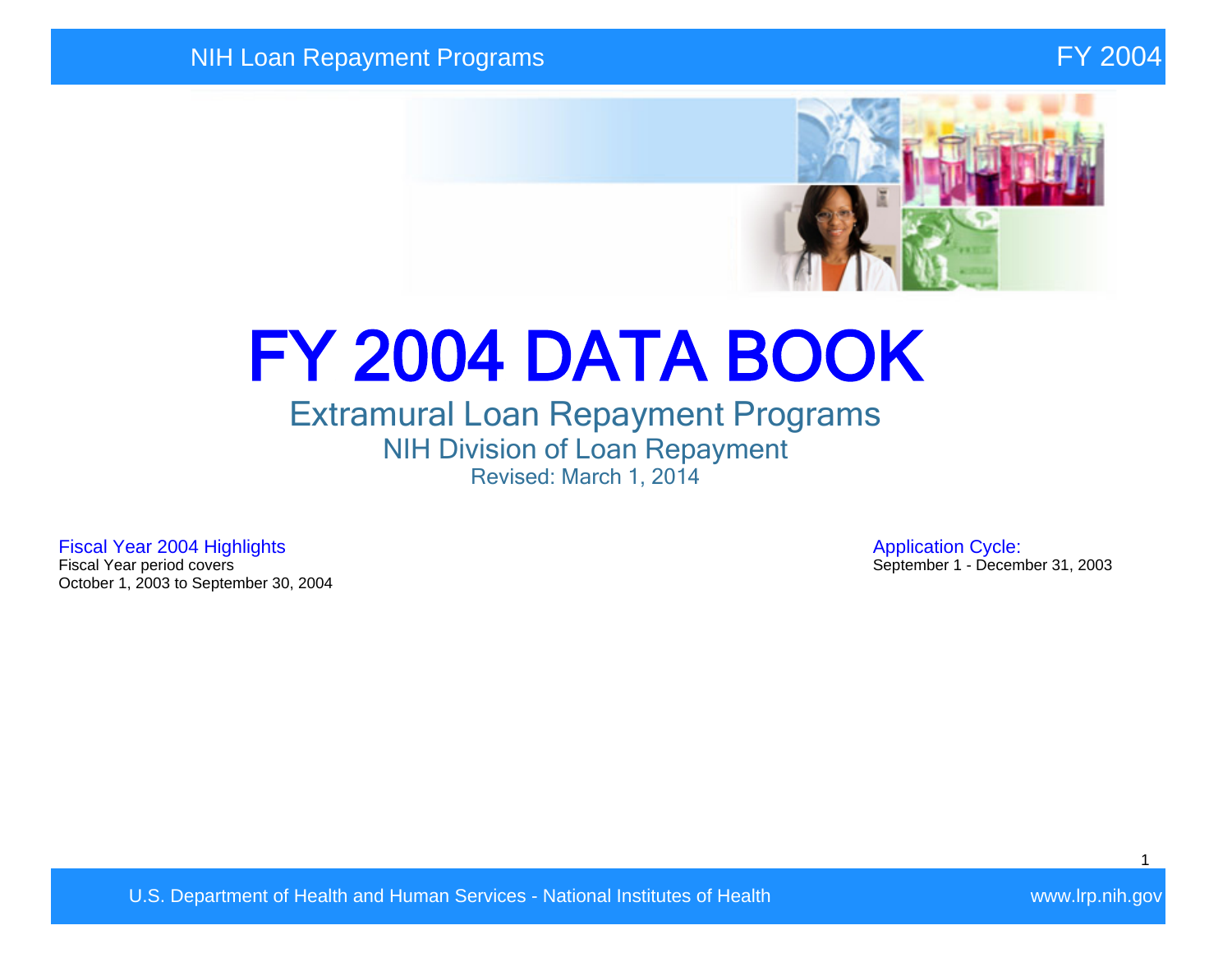## **Table of Contents**

| <b>NIH Institutes and Centers</b>                                     | 3  |
|-----------------------------------------------------------------------|----|
| The Year in Review                                                    | 4  |
| The Five Extramural Loan Repayment Programs                           | 5  |
| <b>Funded and Unfunded Applications by Program</b>                    | 6  |
| Applications, Awards, and Success Rates by Program                    | 9  |
| <b>Funding by Program</b>                                             | 10 |
| <b>Funding by NIH Institutes and Centers</b>                          | 13 |
| Applications, Awards, and Success Rates by Post-Degree Years          | 15 |
| <b>LRP Awards by Doctoral Degree</b>                                  | 16 |
| Applications, Awards, and Success Rates by Source of Research Funding | 18 |
| <b>Educational Debt Levels of LRP Awardees</b>                        | 19 |
| Applications, Awards, and Success Rates by Gender                     | 20 |
| <b>Awardee Demographics - Ethnicity</b>                               | 21 |
| <b>Awardee Demographics - Race</b>                                    | 22 |
| <b>Number of Awardees by State</b>                                    | 23 |

Note: Numbers and statistics reported on the program are the result of a consistent methodology established by the revision date of this document. Documents published previously may show slight discrepancies.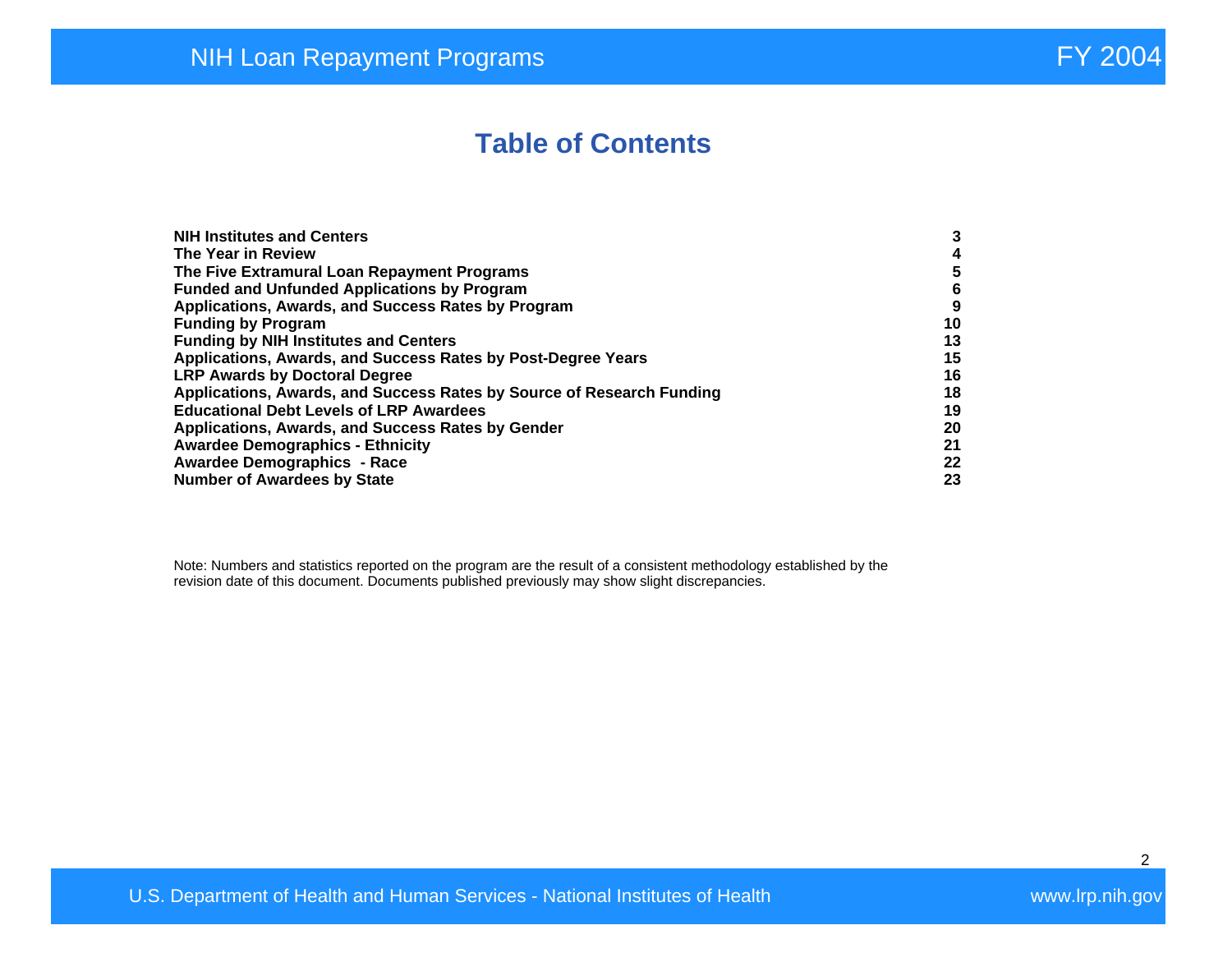## **NIH Institutes and Centers\***

#### **Institutes**

**National Cancer Institute (NCI) National Eye Institute (NEI) National Heart, Lung, and Blood Institute (NHLBI) National Human Genome Research Institute (NHGRI) National Institute on Aging (NIA) National Institute on Alcohol Abuse and Alcoholism (NIAAA) National Institute of Allergy and Infectious Diseases (NIAID) National Institute of Arthritis and Musculoskeletal and Skin Diseases (NIAMS) National Institute of Biomedical Imaging and Bioengineering (NIBIB) Eunice Kennedy Shriver National Institute of Child Health and Human Development (NICHD) National Institute on Deafness and Other Communication Disorders (NIDCD) National Institute of Dental and Craniofacial Research (NIDCR) National Institute of Diabetes and Digestive and Kidney Diseases (NIDDK) National Institute on Drug Abuse (NIDA) National Institute of Environmental Health Sciences (NIEHS) National Institute of General Medical Sciences (NIGMS) National Institute of Mental Health (NIMH) National Institute of Neurological Disorders and Stroke (NINDS) National Institute of Nursing Research (NINR) National Library of Medicine (NLM)** 

#### **Centers**

**John E. Fogarty International Center (FIC) National Center for Complementary and Alternative Medicine (NCCAM) National Center for Research Resources (NCRR)** 

**\* Participating in the Extramural Loan Repayment Programs**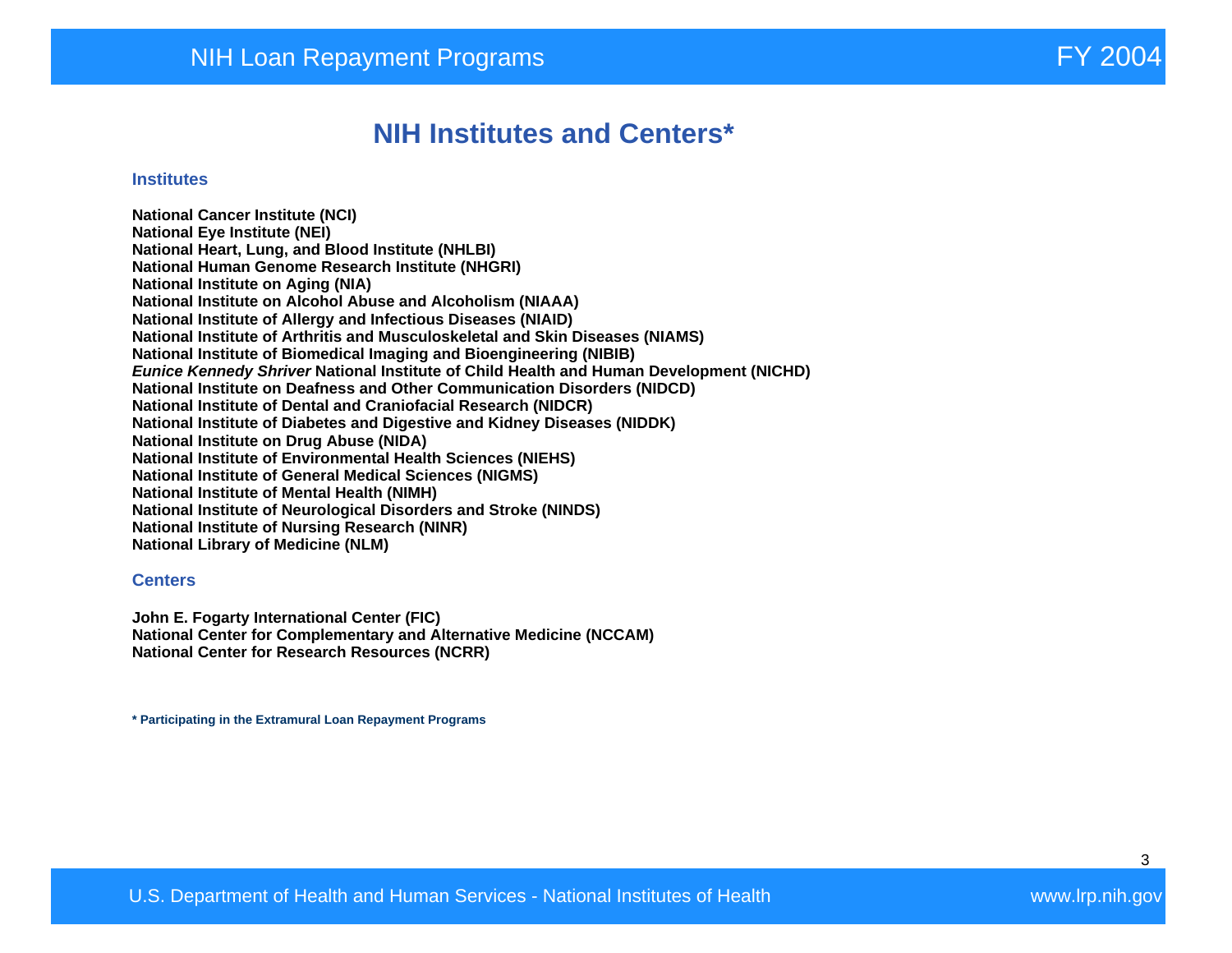# **The Year in Review**

In Fiscal Year (FY) 2004, 2,411 applicants applied to the five Extramural Loan Repayment Programs (LRPs): Clinical Research, Pediatric Research, Health Disparities Research, Clinical Research for Individuals from Disadvantaged Backgrounds, and Contraception and Infertility Research. Of those applicants, 1,407 were awarded contracts in the amount of \$67,963,355 overall. The success rate for the Extramural LRPs across NIH was 58 percent.

The LRP with the largest number of applications was the Extramural Clinical Research LRP which received 1,371 or 57 percent of all applications. Approximately 61 percent of Extramural Clinical Research LRP contracts were funded.

New applicants (those not previously funded) constituted 81 percent of all applications while renewal applicants (those previously funded) comprised 19 percent of all applicants. Success rates for new and renewal applicants were 52 and 87 percent, respectively.

The LRPs are open to health professionals with doctoral degrees or advanced certifications with different levels of experience and at different stages in their careers. Many of FY 2004 awardees were fairly early in their careers, with 90 percent having received their post-graduate degrees within the previous 10 years, and 58 percent of awards, within the past 5 years.

MDs (including those with MD/PhD degrees) comprised 56 percent of the 1,407 awardees, while those with PhDs (including those with PhDs and any other combined degree other than MD) comprised 37 percent of the total awards.

The educational debt level of 62 percent of the 1,407 awardees was greater than \$50,000 with 6 percent having debt levels greater than \$200,000.

Compared to men, women received a slightly higher percentage of awards in FY 2004 (53 percent). Minorities, which included Asian/Pacific Islanders, African-Americans, Hispanics, and Native Americans, were recipients of 27 percent (or 378) of FY 2004 awards.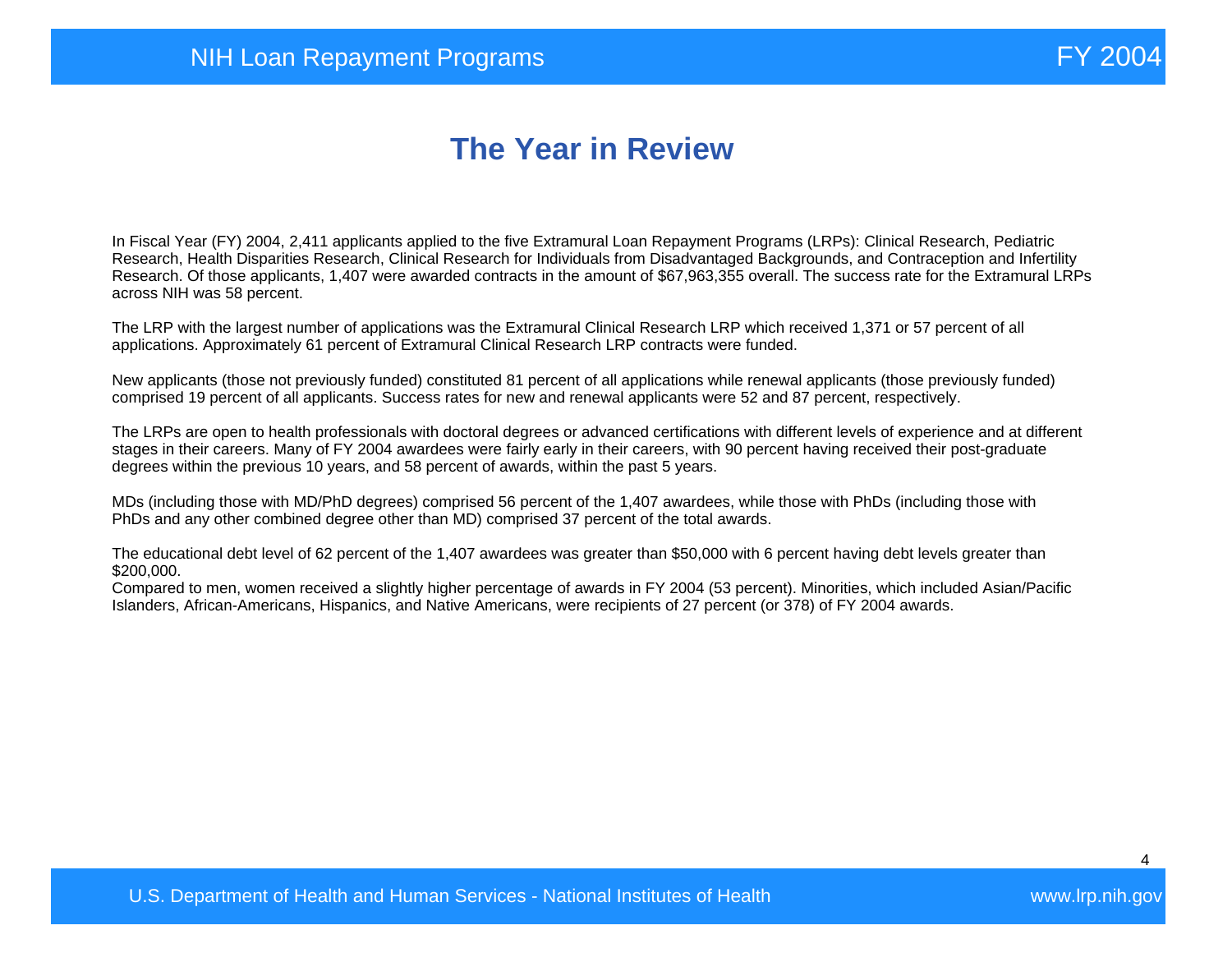#### **Clinical Research LRP:**

Clinical research is patient-oriented clinical research conducted with human subjects, or research on the causes and consequences of disease in human populations involving material of human origin (such as tissue specimens and cognitive phenomena) for which an investigator or colleague directly interacts with human subjects in an outpatient or inpatient setting to clarify a problem in human physiology, pathophysiology or disease, or epidemiologic or behavioral studies, outcomes research or health services research, or developing new technologies, therapeutic interventions, or clinical trials.

#### **Pediatric Research LRP:**

Qualified Pediatric Research is defined as research directly related to diseases, disorders, and other conditions in children.

#### **Health Disparities Research LRP:**

The scope of research qualified for this program includes basic research, clinical research or behavioral research directly related to health disparity populations and the medically underserved. Group is defined as a health disparity population: if there is a significant disparity in the overall rate of disease incidence, prevalence, morbidity, mortality, or survival rates in the population as compared to the health status of the general population.

#### **Clinical Research for Individuals from Disadvantaged Backgrounds LRP:**

For this program, an individual from a disadvantaged background is defined according to low family income levels set by the U.S. Bureau of the Census – as published in the Federal Register.

To meet this low-income requirement candidates must demonstrate their disadvantaged status by submitting (1) a written statement from former school(s) where he/she qualified for Federal disadvantaged assistance, (2) verification of receipt of loans from either the Health Professions Student Loans (HPSL) or Loans for Disadvantaged Student Program, or (3) verification of a scholarship from the U.S. Department of Health and Human Services under the Scholarship for Individuals with Exceptional Financial Need.

#### **Contraception and Infertility Research LRP:**

Contraception research is defined as research whose ultimate goal is to provide new or improved methods of preventing pregnancy. Infertility research is defined as research whose long-range objective is to evaluate, treat, or ameliorate conditions which result in the failure of couples to either conceive or bear young.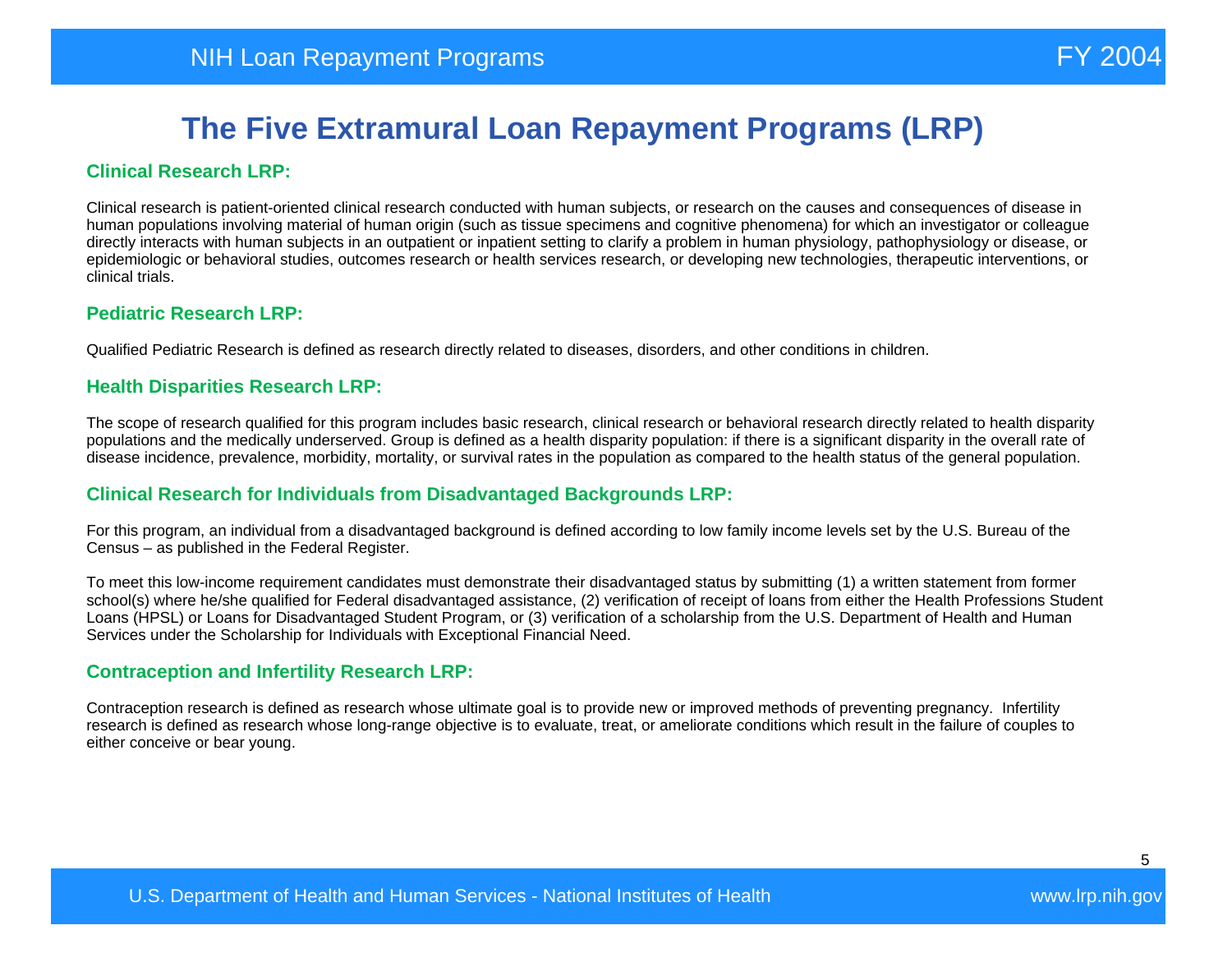#### **Funded and Unfunded Applications by Program (New + Renewal)**

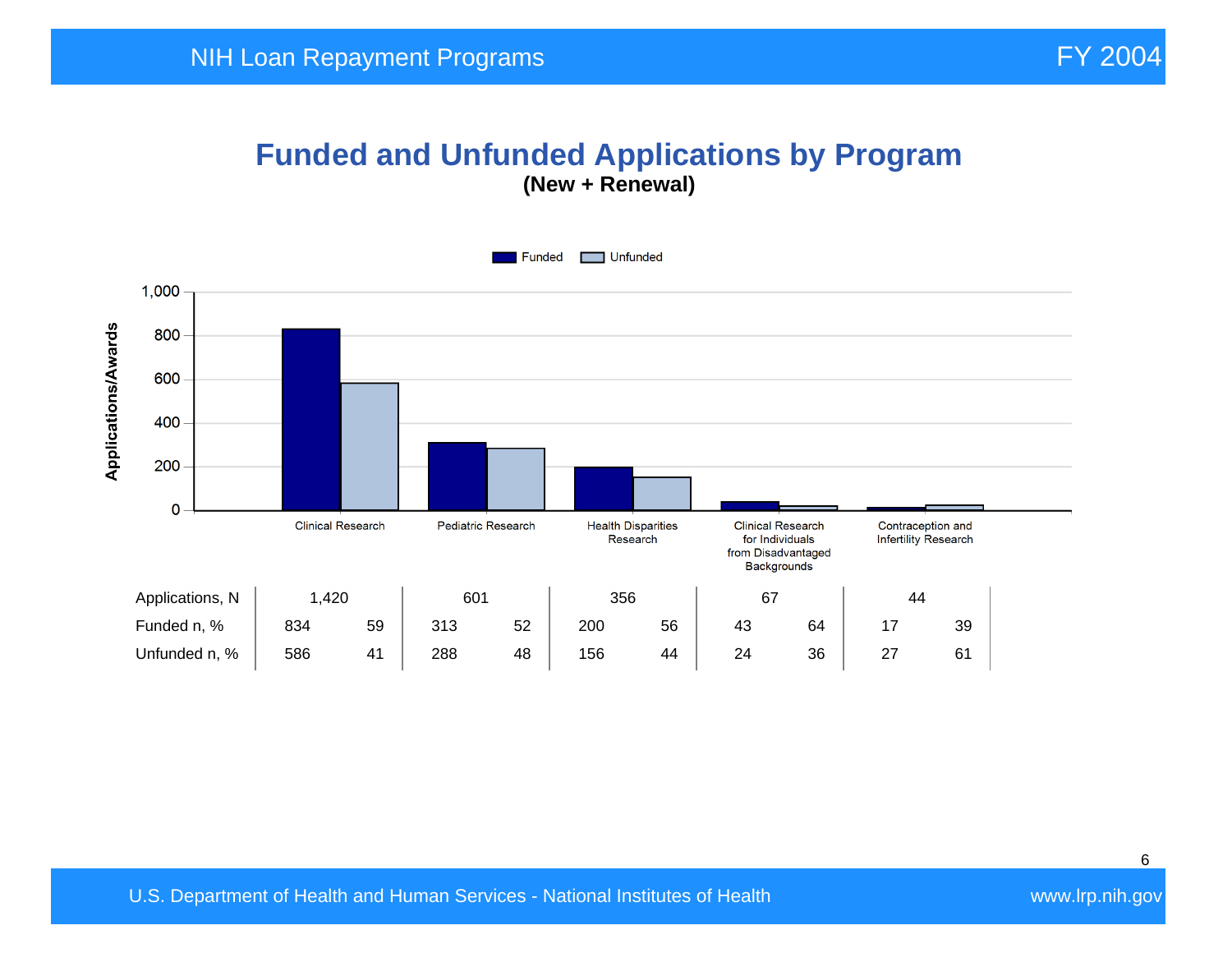## **Funded and Unfunded Applications by Program (New)**

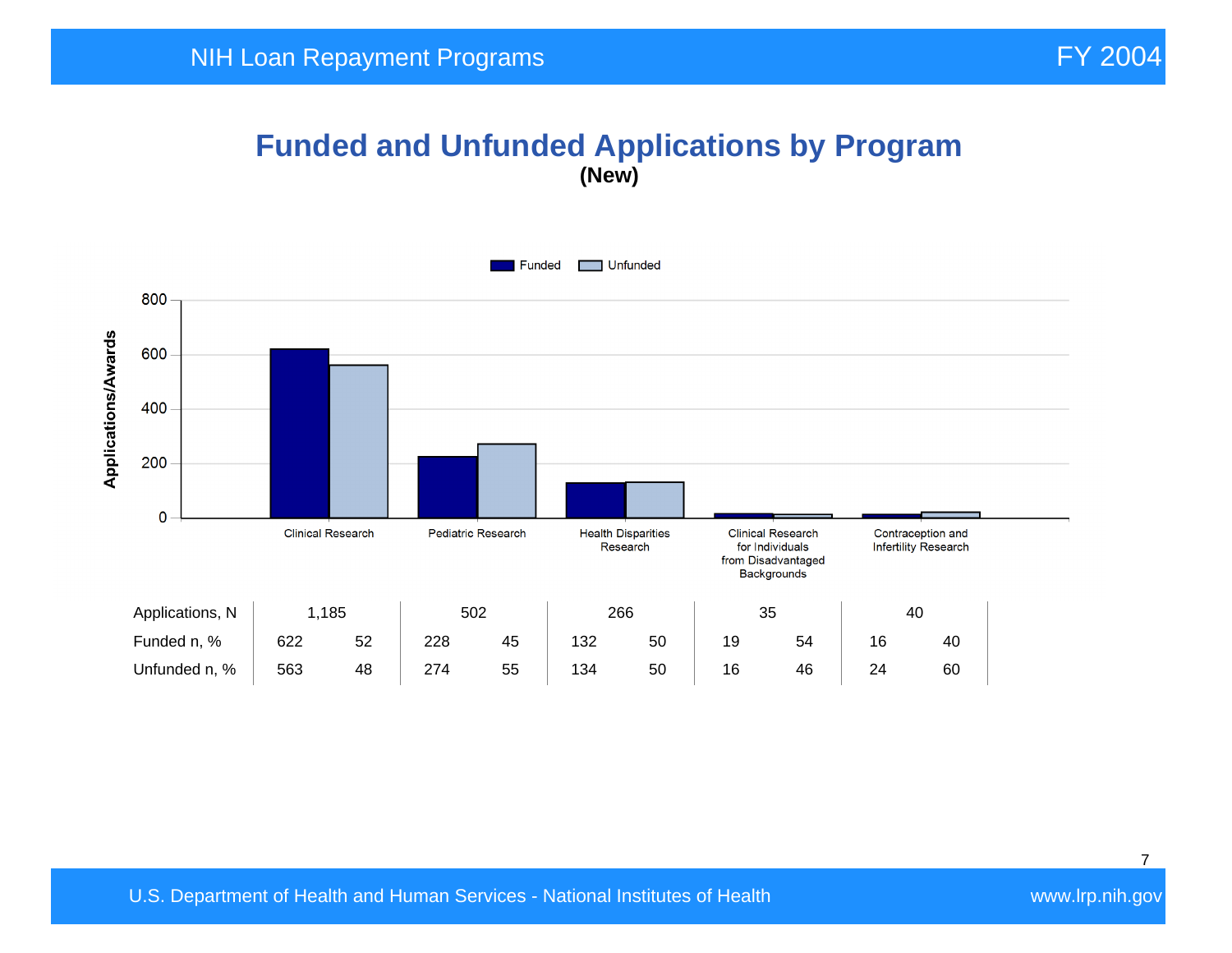#### **Funded and Unfunded Applications by Program (Renewal)**

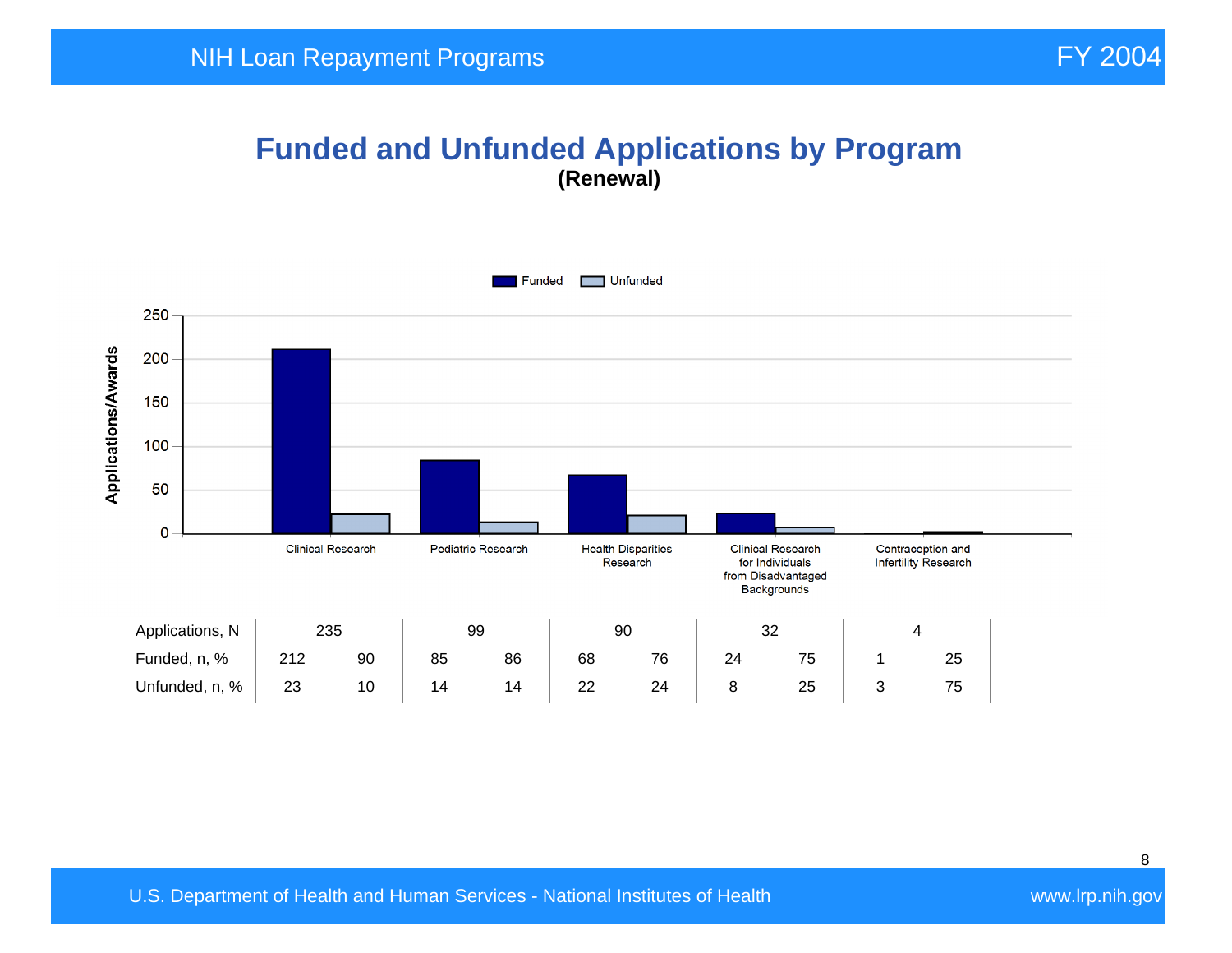# **Applications, Awards, and Success Rates by Program**

|                                                                                 | <b>New + Renewal</b>                       |              |                                                |                                            |              |                                         | <b>Renewal</b>                       |              |                  |  |
|---------------------------------------------------------------------------------|--------------------------------------------|--------------|------------------------------------------------|--------------------------------------------|--------------|-----------------------------------------|--------------------------------------|--------------|------------------|--|
| <b>LRP</b>                                                                      | <b>Applications Awards</b><br>$\mathsf{N}$ | $\mathsf{n}$ | <b>Success</b><br><b>Rate</b><br>$\frac{9}{6}$ | <b>Applications Awards</b><br>$\mathsf{N}$ | $\mathsf{n}$ | <b>Success</b><br>Rate<br>$\frac{9}{6}$ | Applications   Awards   Success<br>N | $\mathsf{n}$ | <b>Rate</b><br>% |  |
| Clinical<br>Research                                                            | 1,420                                      | 834          | 59                                             | 1,185                                      | 622          | 52                                      | 235                                  | 212          | 90               |  |
| Pediatric<br>Research                                                           | 601                                        | 313          | 52                                             | 502                                        | 228          | 45                                      | 99                                   | 85           | 86               |  |
| Health<br><b>Disparities</b><br>Research                                        | 356                                        | 200          | 56                                             | 266                                        | 132          | 50                                      | 90                                   | 68           | 76               |  |
| Clinical<br>Research for<br>Individuals<br>from<br>Disadvantaged<br>Backgrounds | 67                                         | 43           | 64                                             | 35                                         | 19           | 54                                      | 32                                   | 24           | 75               |  |
| Contraception<br>and Infertility<br>Research                                    | 44                                         | 17           | 39                                             | 40                                         | 16           | 40                                      | 4                                    | 1            | 25               |  |
| <b>Total</b>                                                                    | 2,488                                      | 1,407        | 57                                             | 2,028                                      | 1,017        | 50                                      | 460                                  | 390          | 85               |  |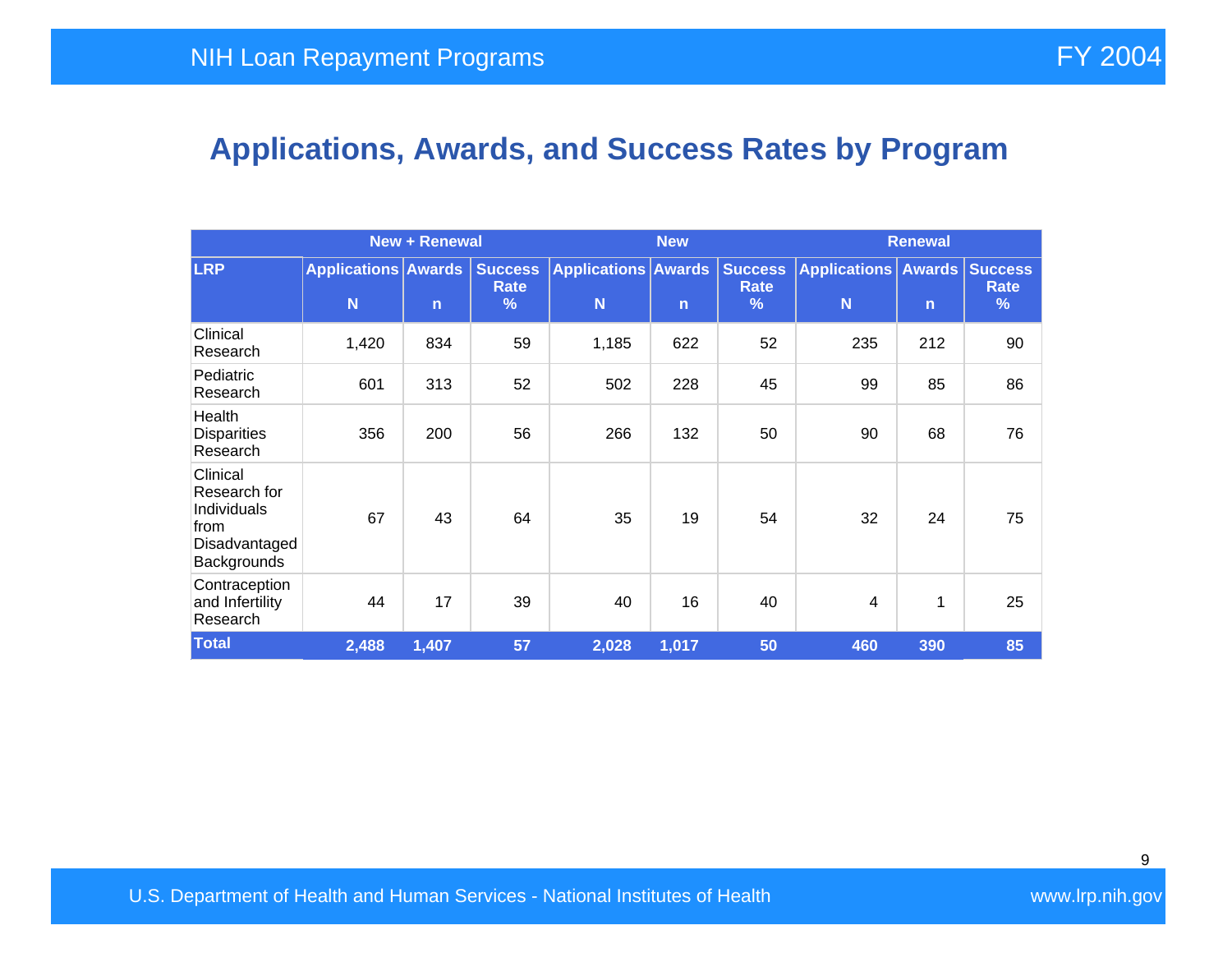#### **Funding by Program (New + Renewal)**

| <b>LRP</b>                                                          | <b>Awards</b> | <b>Funding</b> | <b>Mean Award</b> | <b>Standard Deviation</b> |
|---------------------------------------------------------------------|---------------|----------------|-------------------|---------------------------|
| <b>Clinical Research</b>                                            | 834           | \$40,162,159   | \$48,156          | \$33,278                  |
| Pediatric Research                                                  | 313           | \$15,768,642   | \$50,379          | \$33,814                  |
| <b>Health Disparities Research</b>                                  | 200           | \$8,611,701    | \$43,059          | \$30,746                  |
| Clinical Research for Individuals from<br>Disadvantaged Backgrounds | 43            | \$1,666,283    | \$38,751          | \$24,250                  |
| Contraception and Infertility<br>Research                           | 17            | \$1,053,202    | \$61,953          | \$40,545                  |
| <b>Total</b>                                                        | 1,407         | \$67,261,987   | \$47,805          | \$33,008                  |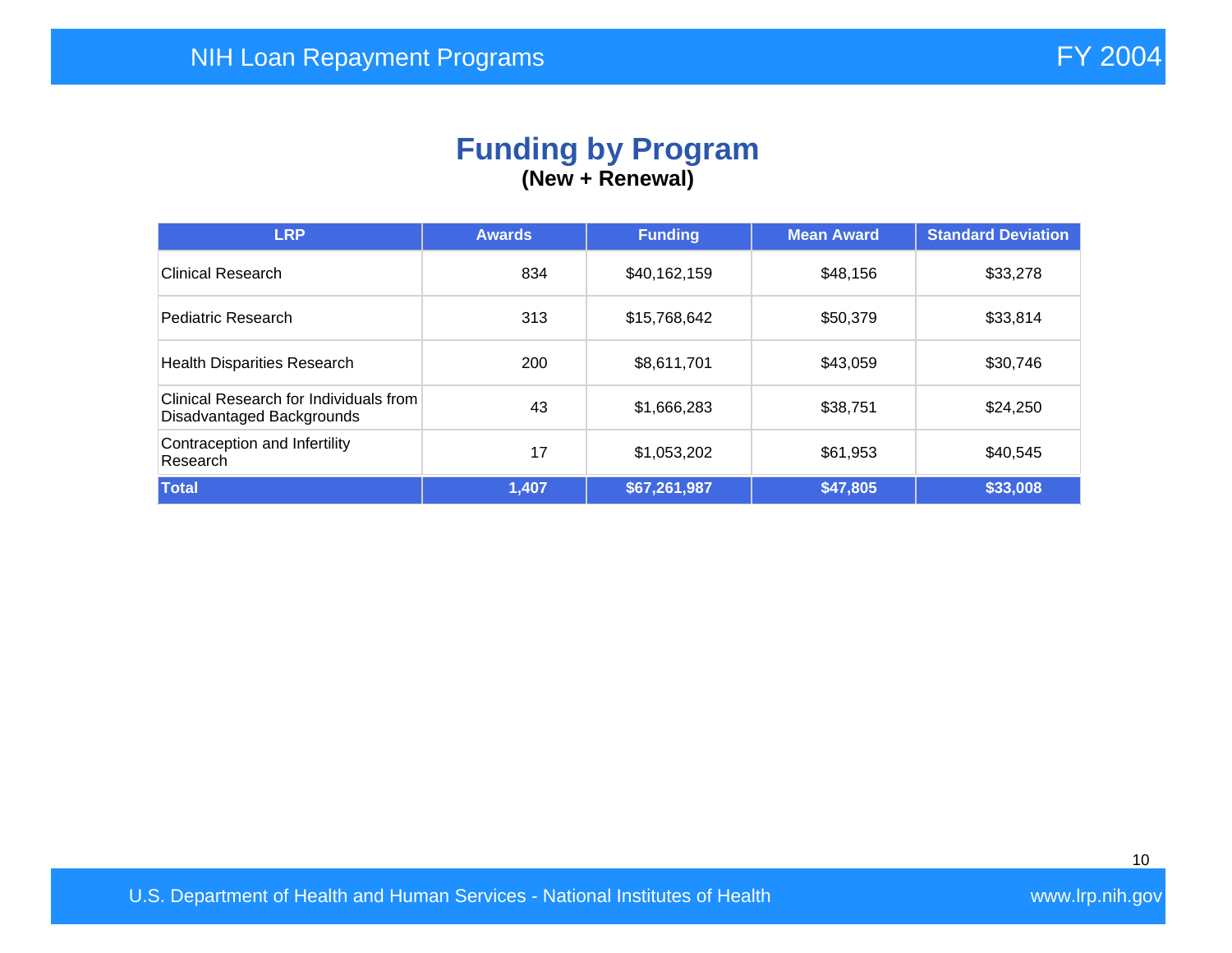#### **Funding by Program (New)**

| <b>LRP</b>                                                          | <b>Awards</b> | <b>Funding</b> | <b>Mean Award</b> | <b>Standard Deviation</b> |
|---------------------------------------------------------------------|---------------|----------------|-------------------|---------------------------|
| <b>Clinical Research</b>                                            | 622           | \$33,944,699   | \$54,573          | \$33,866                  |
| Pediatric Research                                                  | 228           | \$13,169,407   | \$57,761          | \$33,590                  |
| <b>Health Disparities Research</b>                                  | 132           | \$6,598,033    | \$49,985          | \$31,419                  |
| Clinical Research for Individuals from<br>Disadvantaged Backgrounds | 19            | \$1,032,212    | \$54,327          | \$24,443                  |
| Contraception and Infertility<br>Research                           | 16            | \$947,145      | \$59,197          | \$40,196                  |
| Total                                                               | 1017          | \$55,691,495   | \$54,761          | \$33,469                  |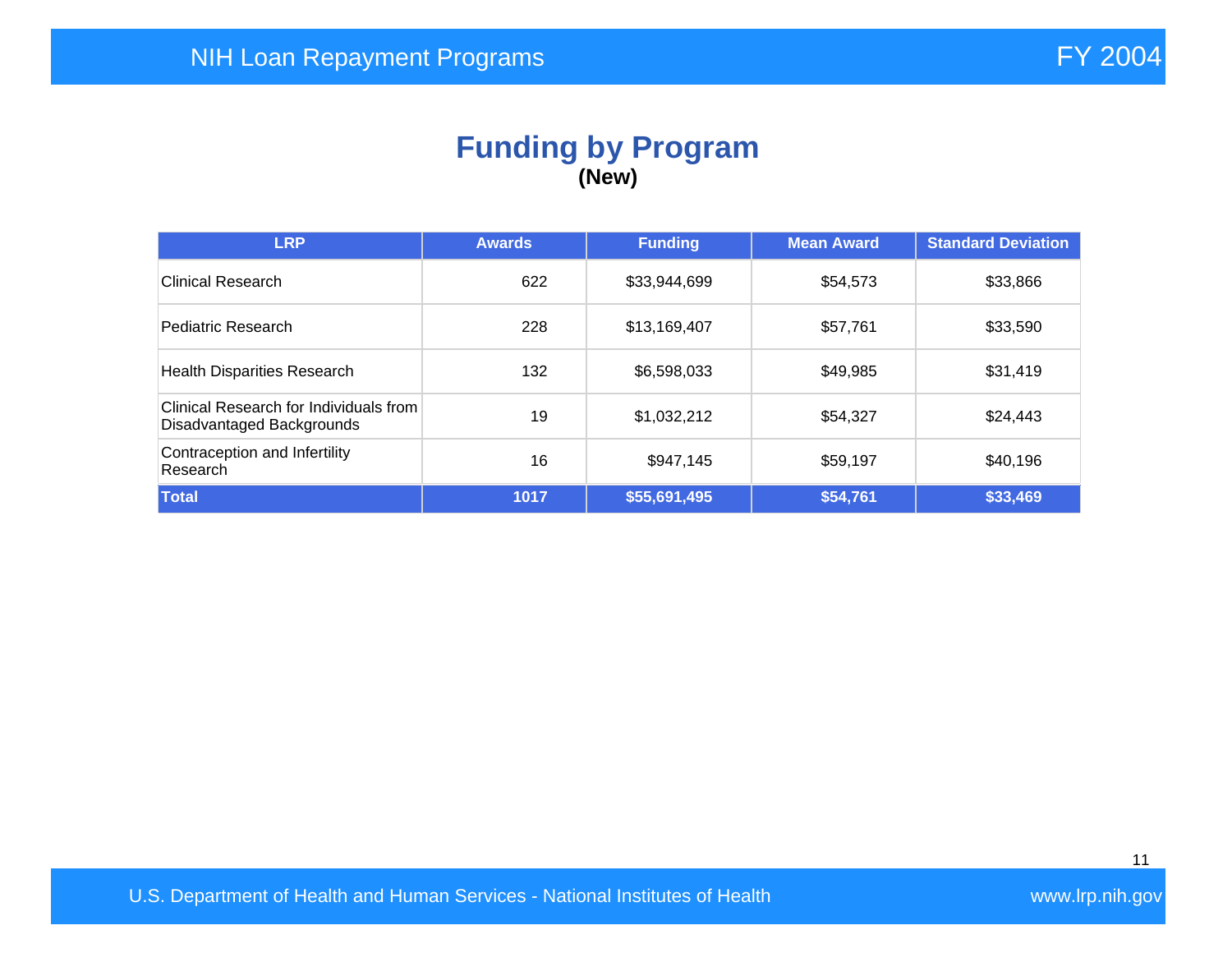### **Funding by Program (Renewal)**

| <b>LRP</b>                                                          | <b>Awards</b> | <b>Funding</b> | <b>Mean Award</b> | <b>Standard Deviation</b> |
|---------------------------------------------------------------------|---------------|----------------|-------------------|---------------------------|
| <b>Clinical Research</b>                                            | 212           | \$6,217,461    | \$29,328          | \$22,775                  |
| Pediatric Research                                                  | 85            | \$2,599,235    | \$30,579          | \$25,555                  |
| <b>Health Disparities Research</b>                                  | 68            | \$2,013,668    | \$29,613          | \$24,487                  |
| Clinical Research for Individuals from<br>Disadvantaged Backgrounds | 24            | \$634,071      | \$26,420          | \$15,722                  |
| Contraception and Infertility<br>Research                           |               | \$106,057      | \$106,057         |                           |
| <b>Total</b>                                                        | 390           | \$11,570,492   | \$29,668          | \$23,583                  |

12

U.S. Department of Health and Human Services - National Institutes of Health Walles and Wave Wave Irp.nih.gov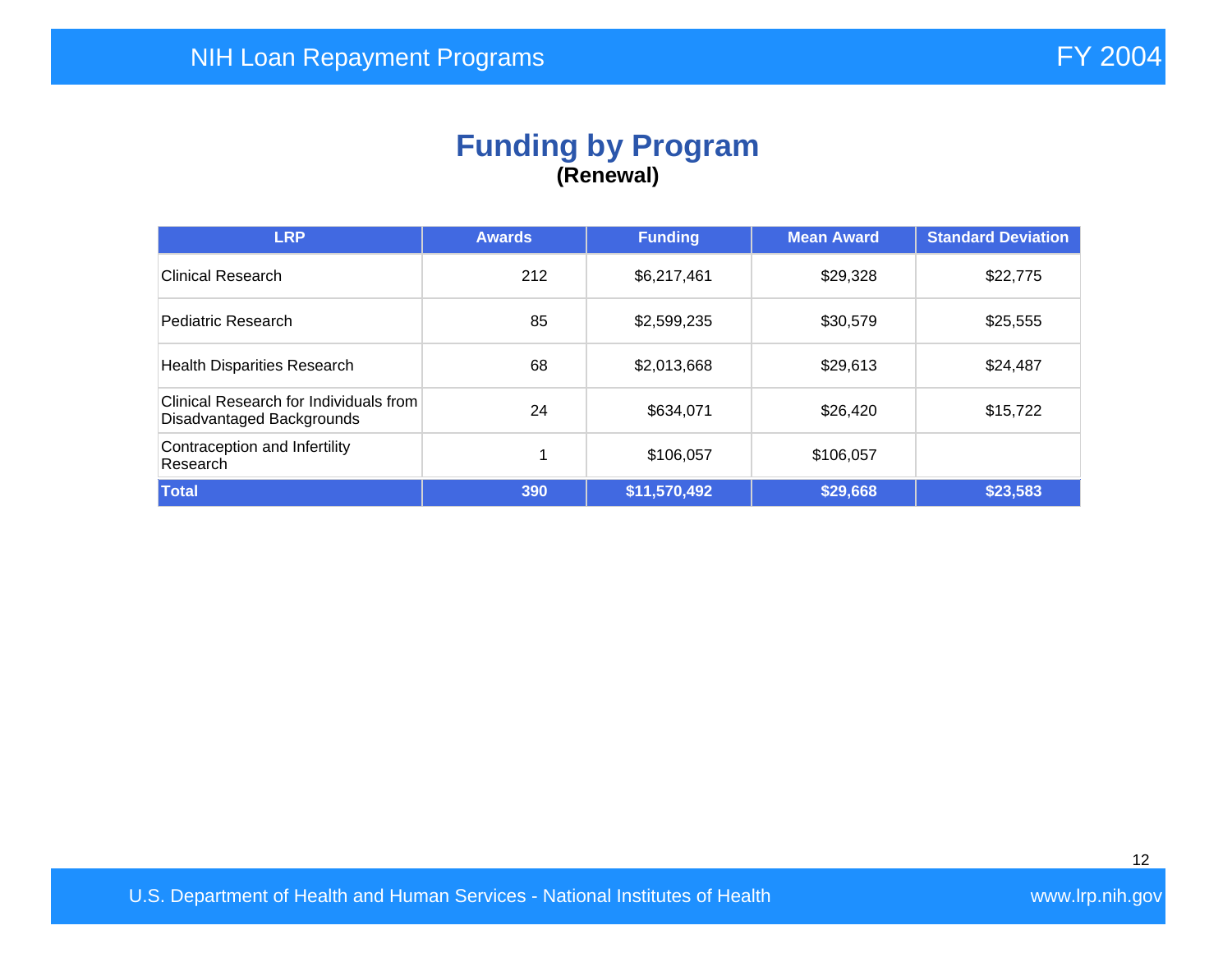## **Funding by NIH Institutes and Centers (New)**

| IC           | <b>Awards</b>  | <b>Funding</b> | <b>Mean Award</b> | <b>Standard Deviation</b> |
|--------------|----------------|----------------|-------------------|---------------------------|
| <b>NCMHD</b> | 151            | \$7,630,245    | \$50,531          | \$30,592                  |
| <b>NCI</b>   | 128            | \$6,788,297    | \$53,034          | \$32,971                  |
| <b>NHLBI</b> | 113            | \$7,839,393    | \$69,375          | \$31,841                  |
| <b>NICHD</b> | 89             | \$4,356,838    | \$48,953          | \$34,829                  |
| <b>NIMH</b>  | 89             | \$3,944,612    | \$44,321          | \$33,600                  |
| <b>NIAID</b> | 73             | \$4,612,070    | \$63,179          | \$33,917                  |
| <b>NIDA</b>  | 61             | \$2,997,960    | \$49,147          | \$31,651                  |
| <b>NIDDK</b> | 58             | \$3,330,072    | \$57,415          | \$32,285                  |
| <b>NIA</b>   | 41             | \$2,077,163    | \$50,663          | \$31,963                  |
| <b>NCRR</b>  | 38             | \$2,422,484    | \$63,750          | \$34,489                  |
| <b>NIAAA</b> | 31             | \$1,393,949    | \$44,966          | \$31,093                  |
| <b>NINDS</b> | 29             | \$1,577,016    | \$54,380          | \$30,135                  |
| <b>NIAMS</b> | 25             | \$1,578,997    | \$63,160          | \$33,778                  |
| <b>NIDCD</b> | 25             | \$987,649      | \$39,506          | \$29,921                  |
| <b>NEI</b>   | 21             | \$1,293,536    | \$61,597          | \$29,882                  |
| <b>NIDCR</b> | 12             | \$652,022      | \$54,335          | \$42,930                  |
| <b>NIGMS</b> | 9              | \$674,709      | \$74,968          | \$28,985                  |
| <b>NLM</b>   | $\overline{7}$ | \$410,209      | \$58,601          | \$42,787                  |
| <b>NCCAM</b> | 5              | \$375,885      | \$75,177          | \$35,478                  |
| <b>NIEHS</b> | 5              | \$263,190      | \$52,638          | \$39,769                  |
| <b>NHGRI</b> | 4              | \$243,831      | \$60,958          | \$50,302                  |
| <b>FIC</b>   | 1              | \$106,057      | \$0               | \$0                       |
| <b>NIBIB</b> | 1              | \$106,057      | \$0               | \$0                       |
| <b>NINR</b>  | 1              | \$29,256       | \$0               | \$0                       |
| Total        | 1,017          | \$55,691,495   | \$54,761          | \$33,469                  |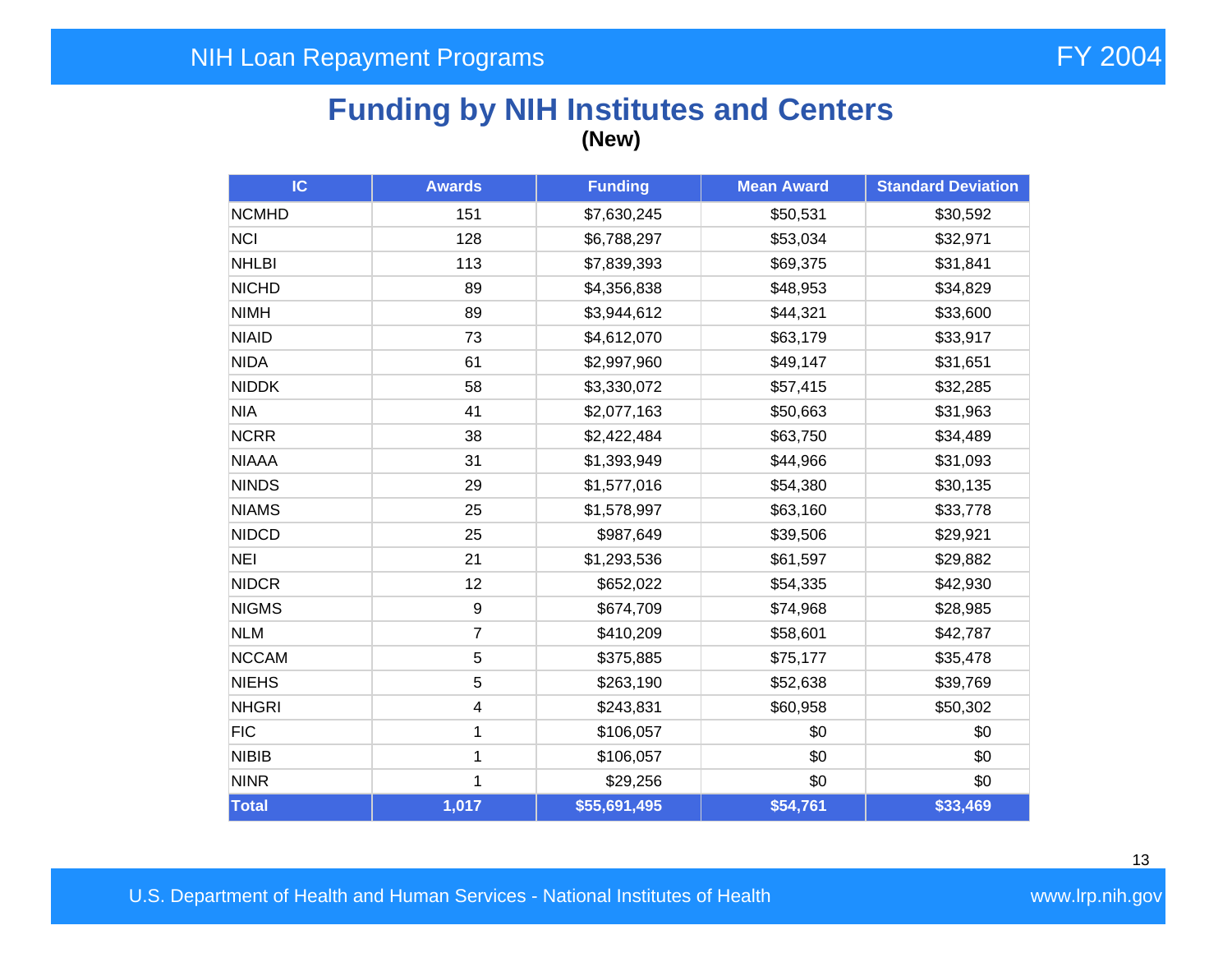## **Funding by NIH Institutes and Centers (Renewal)**

| IC           | <b>Awards</b>    | <b>Funding</b> | <b>Mean Award</b> | <b>Standard Deviation</b> |
|--------------|------------------|----------------|-------------------|---------------------------|
| <b>NCMHD</b> | 92               | \$2,647,739    | \$28,780          | \$22,493                  |
| <b>NCI</b>   | 48               | \$1,314,563    | \$27,387          | \$23,805                  |
| <b>NIMH</b>  | 39               | \$988,968      | \$25,358          | \$18,418                  |
| <b>NIAID</b> | 34               | \$952,222      | \$28,007          | \$21,873                  |
| <b>NINDS</b> | 23               | \$986,963      | \$42,911          | \$32,497                  |
| <b>NHLBI</b> | 22               | \$732,896      | \$33,313          | \$33,197                  |
| <b>NIDDK</b> | 22               | \$629,099      | \$28,595          | \$19,344                  |
| <b>NCRR</b>  | 22               | \$476,629      | \$21,665          | \$15,405                  |
| <b>NICHD</b> | 18               | \$791,901      | \$43,994          | \$32,646                  |
| <b>NIDA</b>  | 17               | \$457,930      | \$26,937          | \$15,704                  |
| <b>NIA</b>   | 16               | \$439,406      | \$27,463          | \$19,595                  |
| <b>NEI</b>   | $\boldsymbol{9}$ | \$349,969      | \$38,885          | \$29,231                  |
| <b>NIAAA</b> | 8                | \$172,447      | \$21,556          | \$17,187                  |
| <b>NIEHS</b> | 6                | \$179,494      | \$29,916          | \$27,058                  |
| <b>NIAMS</b> | 5                | \$144,320      | \$28,864          | \$18,662                  |
| <b>NIDCD</b> | 3                | \$72,716       | \$24,239          | \$5,916                   |
| <b>NCCAM</b> | $\overline{2}$   | \$85,333       | \$42,666          | \$21,950                  |
| <b>NIDCR</b> | $\overline{c}$   | \$76,378       | \$38,189          | \$20,986                  |
| <b>NIGMS</b> | 1                | \$47,256       | \$0               | \$0                       |
| <b>NIBIB</b> | 1                | \$24,264       | \$0               | \$0                       |
| <b>FIC</b>   | $\pmb{0}$        | \$0            | \$0               | \$0                       |
| <b>NHGRI</b> | $\boldsymbol{0}$ | \$0            | \$0               | \$0                       |
| <b>NINR</b>  | $\mathbf 0$      | \$0            | \$0               | \$0                       |
| <b>NLM</b>   | $\mathbf 0$      | \$0            | \$0               | \$0                       |
| Total        | 390              | \$11,570,492   | \$29,668          | \$23,583                  |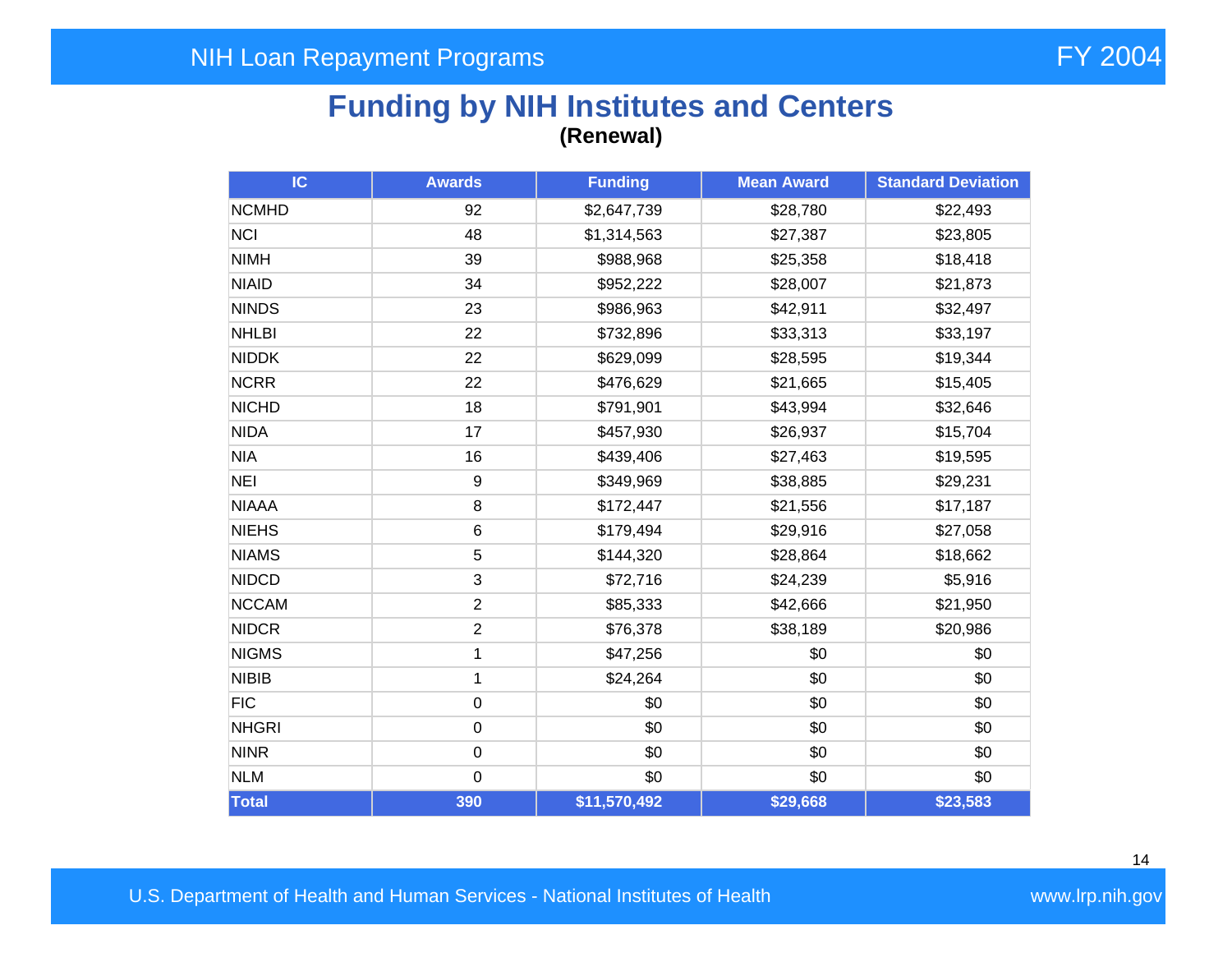#### **Applications, Awards, and Success Rates by Post-Degree Years (New)**

| <b>Years Since Degree</b> | <b>Applications</b><br>N | <b>Awards</b><br>n | <b>Success rate</b><br>$\%$ |
|---------------------------|--------------------------|--------------------|-----------------------------|
| <1 Year                   | 43                       | 12                 | 28                          |
| 1 to 5 Years              | 1,210                    | 582                | 48                          |
| 6 to 10 Years             | 632                      | 355                | 56                          |
| 11 to 15 Years            | 108                      | 56                 | 52                          |
| 15+ Years                 | 35                       | 12                 | 34                          |
| <b>Total</b>              | 2,028                    | 1,017              | 50                          |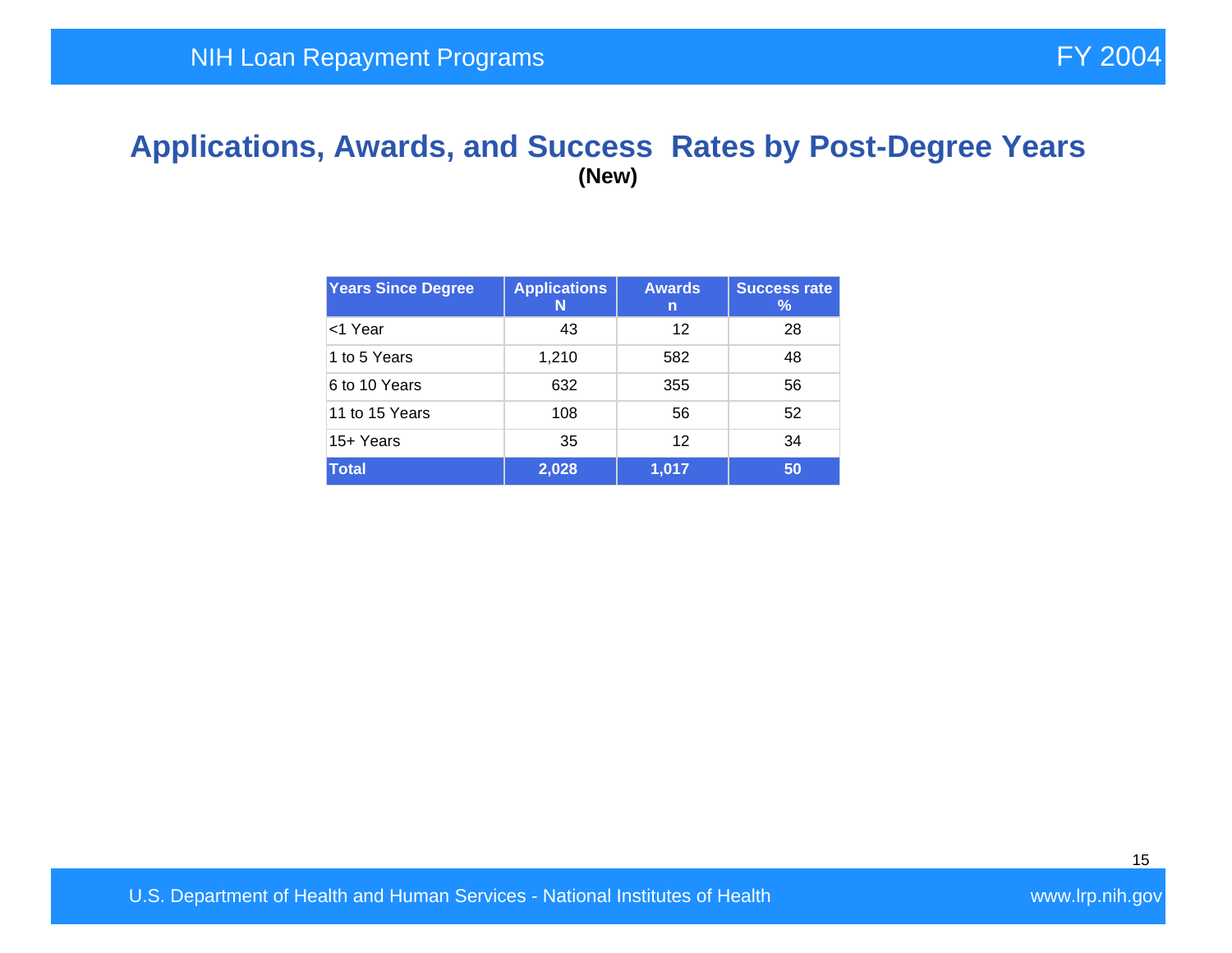#### **LRP Awards by Doctoral Degree (New)**



Note: Percentages do not total to 100% due to rounding error.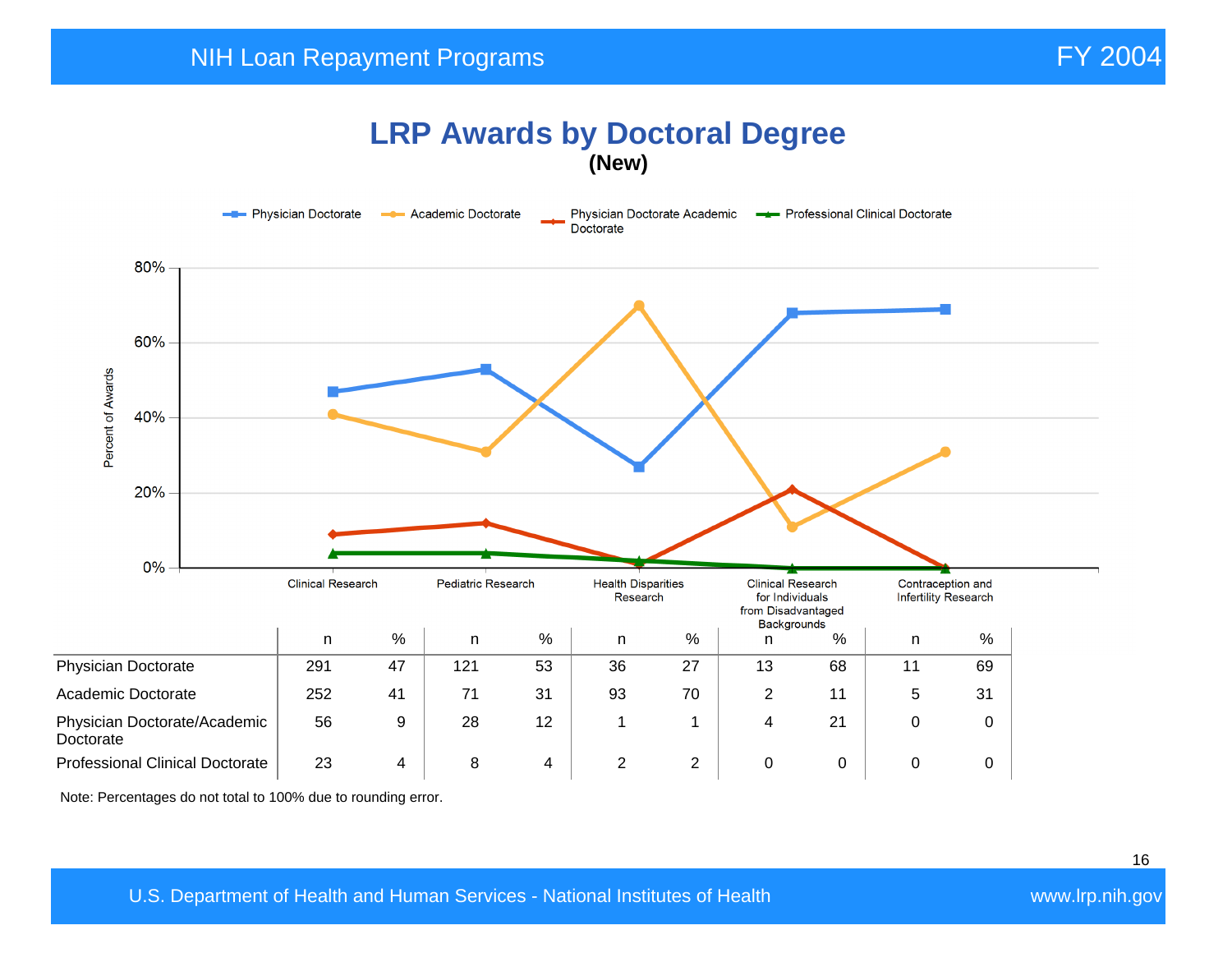## **LRP Awards by Doctoral Degree (Renewal)**



Note: Percentages do not total to 100% due to rounding error.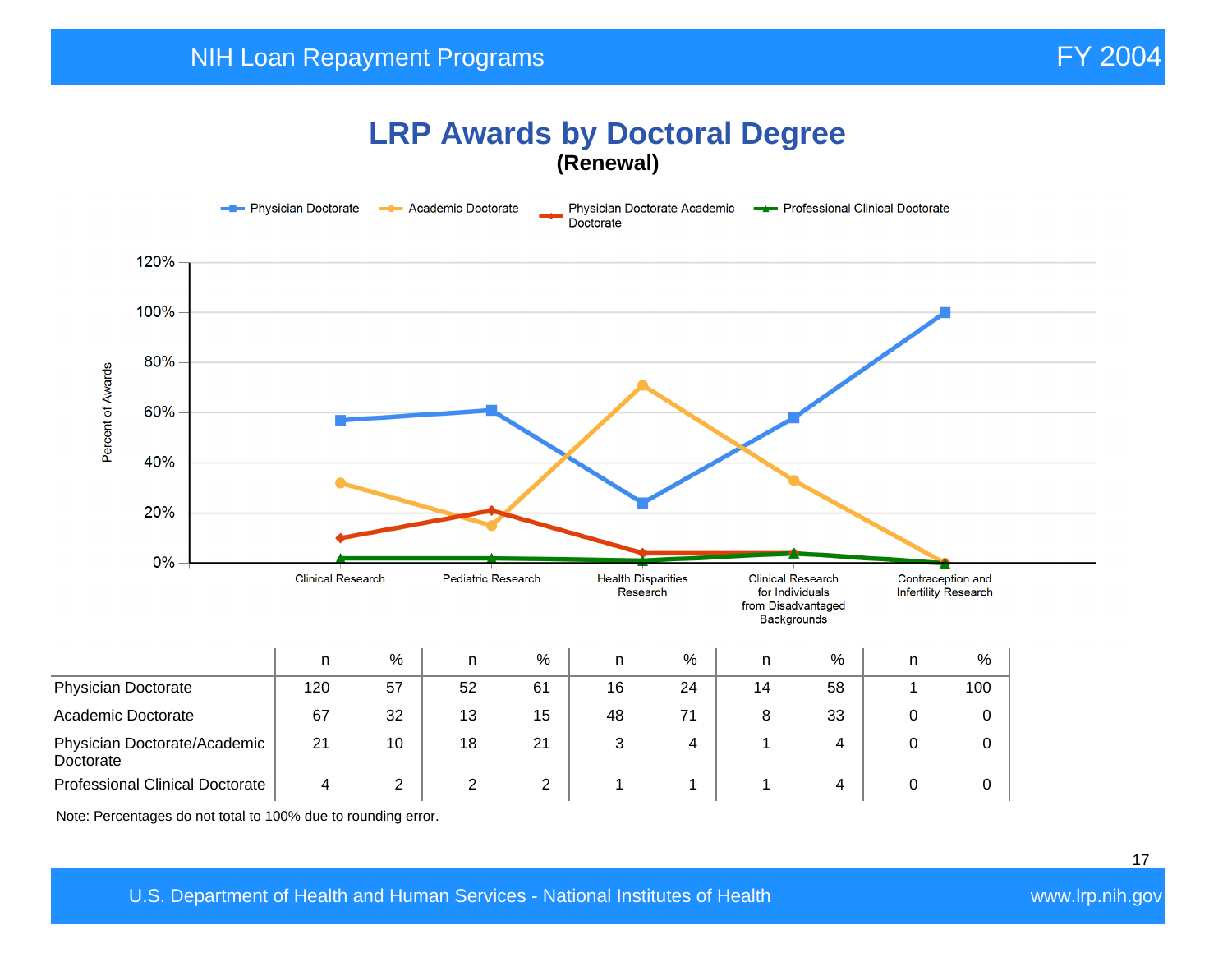#### **Applications, Awards, and Success Rates by Source of Research Funding (New + Renewal)**

| <b>Source of Research Funding</b> | <b>Applications</b> | <b>Awards</b><br>n | <b>Success Rate</b><br>℅ |
|-----------------------------------|---------------------|--------------------|--------------------------|
| NIH Only                          | 946                 | 567                | 60                       |
| NIH and Non Profit                | 855                 | 584                | 68                       |
| Non Profit Only                   | 687                 | 256                | 37                       |
| <b>Total</b>                      | 2,488               | 1,407              | 57                       |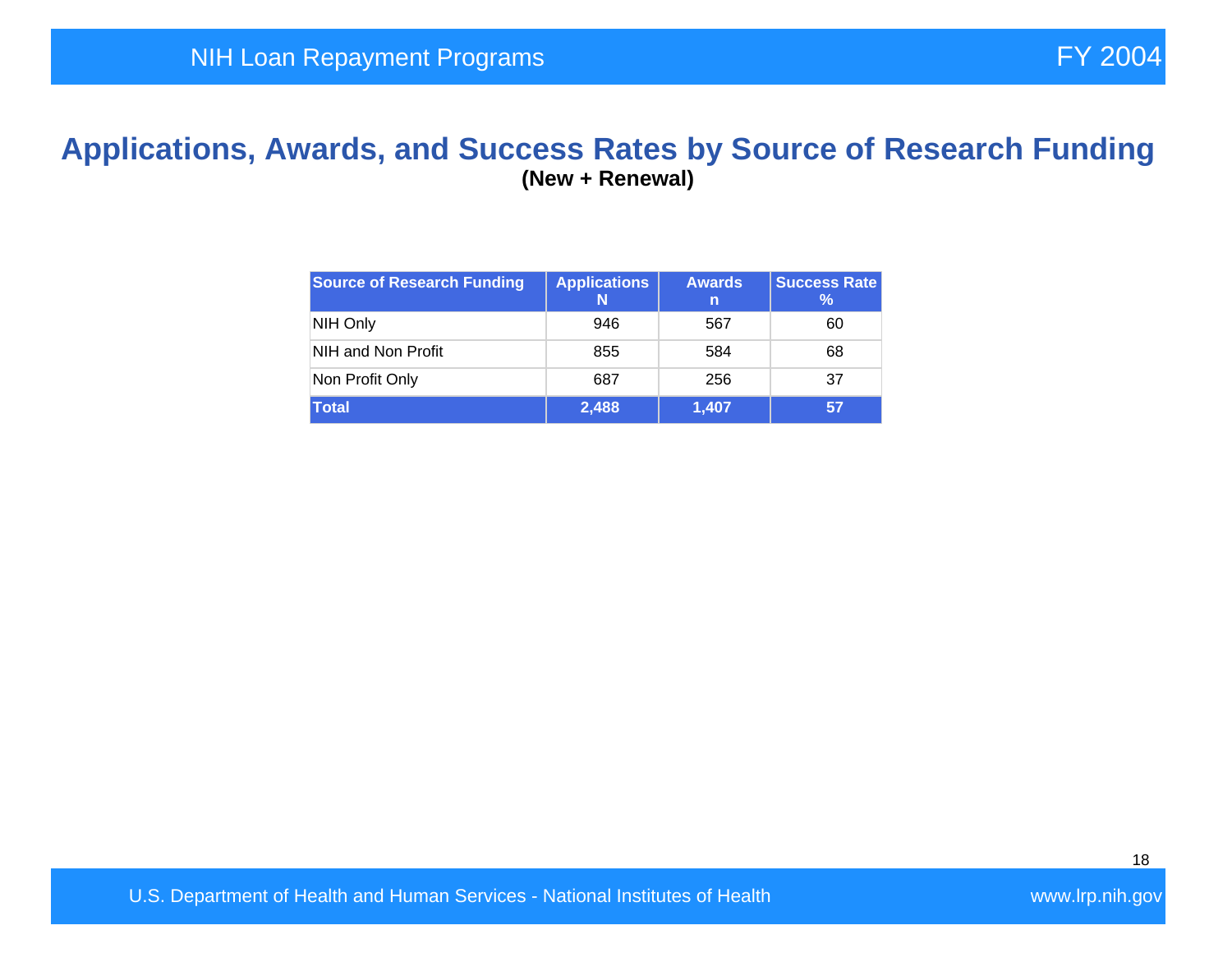#### **Educational Debt Levels of LRP Awardees (New)**



Note: Percentages do not total to 100% due to rounding error.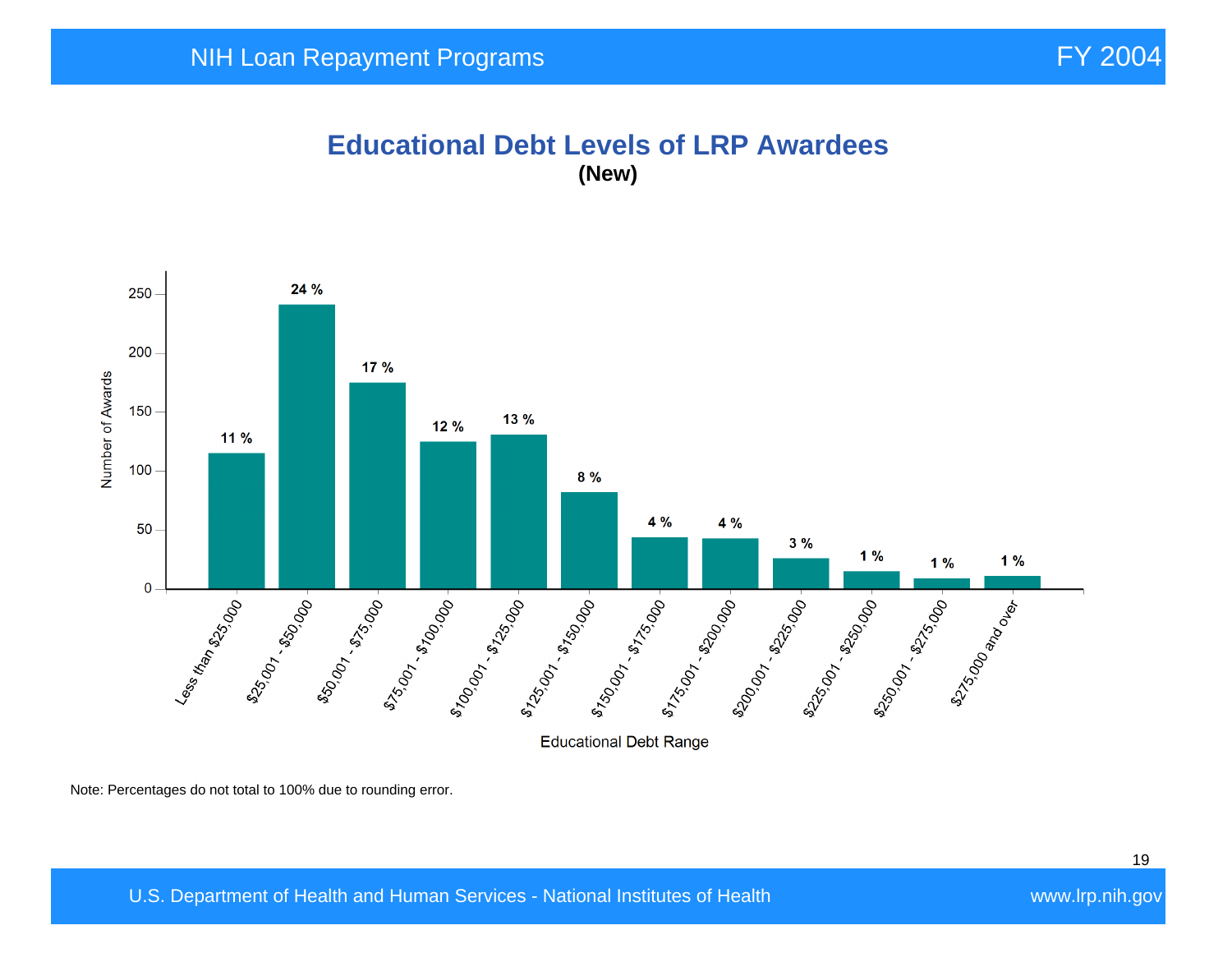#### **Applications, Awards, and Success Rates by Gender (New + Renewal)**

|                                                                                 |                          | <b>Male Applicants</b>                                                                                                                                    |    |               | <b>Gender Distribution</b><br><b>Female Applicants</b> |    |    |    |
|---------------------------------------------------------------------------------|--------------------------|-----------------------------------------------------------------------------------------------------------------------------------------------------------|----|---------------|--------------------------------------------------------|----|----|----|
| <b>LRP</b>                                                                      | <b>Applications</b><br>N | <b>Awards Success Applications</b><br><b>Awards Success</b><br>Rate<br><b>Rate</b><br>N<br>$\frac{9}{6}$<br>$\frac{9}{6}$<br>$\mathsf{n}$<br>$\mathsf{n}$ |    | $\frac{9}{6}$ | Male Awards   Female Awards  <br>$\frac{9}{6}$         |    |    |    |
|                                                                                 |                          |                                                                                                                                                           |    |               |                                                        |    |    |    |
| Clinical<br>Research                                                            | 753                      | 442                                                                                                                                                       | 59 | 667           | 392                                                    | 59 | 53 | 47 |
| Pediatric<br>Research                                                           | 276                      |                                                                                                                                                           | 56 | 325           | 158                                                    | 49 | 50 | 50 |
| Health<br><b>Disparities</b><br>Research                                        | 108                      | 59                                                                                                                                                        | 55 | 248           | 141                                                    | 57 | 30 | 71 |
| Clinical<br>Research for<br>Individuals<br>from<br>Disadvantaged<br>Backgrounds | 27                       | 14                                                                                                                                                        | 52 | 40            |                                                        | 73 | 33 | 67 |
| Contraception<br>and Infertility<br>Research                                    | 16                       | 5                                                                                                                                                         | 31 | 28            | 12                                                     | 43 | 29 | 71 |
| <b>Total</b>                                                                    | 1,180                    | 675                                                                                                                                                       | 57 | 1,308         | 732                                                    | 56 | 48 | 52 |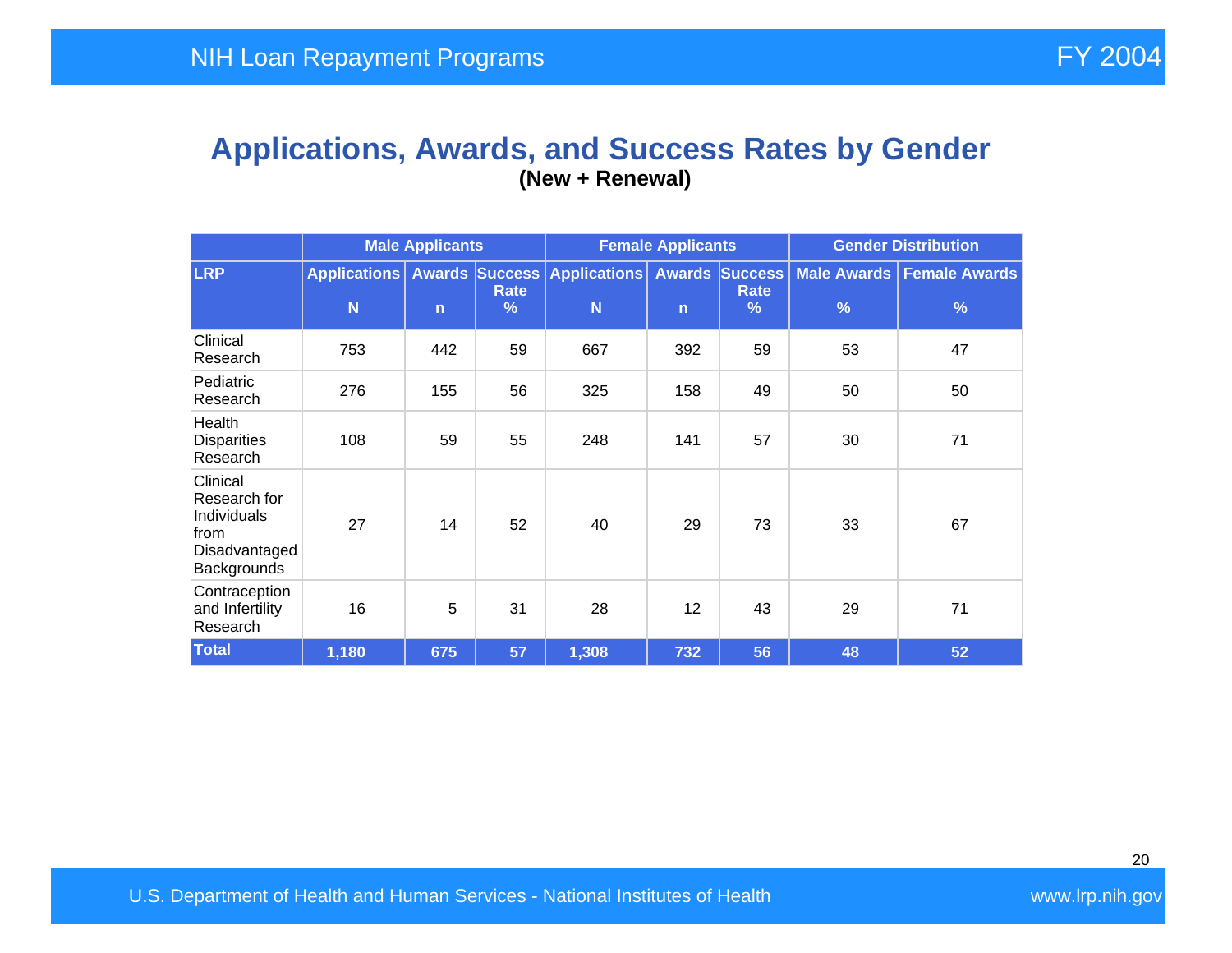## **Awardee Demographics by Ethnicity (New + Renewal)**

|                                                                     | <b>Awards</b> |              | <b>Hispanic or Latino</b><br><b>Not Hispanic or Latino</b> |                |               |  |  |
|---------------------------------------------------------------------|---------------|--------------|------------------------------------------------------------|----------------|---------------|--|--|
| <b>LRP</b>                                                          | N             | $\mathsf{n}$ | $\frac{9}{6}$                                              | $\overline{n}$ | $\frac{9}{6}$ |  |  |
| <b>Clinical Research</b>                                            | 834           | 37           | $\overline{4}$                                             | 797            | 96            |  |  |
| Pediatric Research                                                  | 313           | 10           | 3                                                          | 303            | 97            |  |  |
| <b>Health Disparities Research</b>                                  | 200           | 23           | 12                                                         | 177            | 89            |  |  |
| Clinical Research for Individuals from<br>Disadvantaged Backgrounds | 43            | 8            | 19                                                         | 35             | 81            |  |  |
| Contraception and Infertility<br>Research                           | 17            | $\star$      | $\star$                                                    | 13             | 76            |  |  |
| <b>Total</b>                                                        | 1,407         | 82           | 6                                                          | 1,325          | 94            |  |  |

\*Restricted Data – small-sized groups cannot be reported due to participant confidentiality considerations.

U.S. Department of Health and Human Services - National Institutes of Health Walles and Wawn.Irp.nih.gov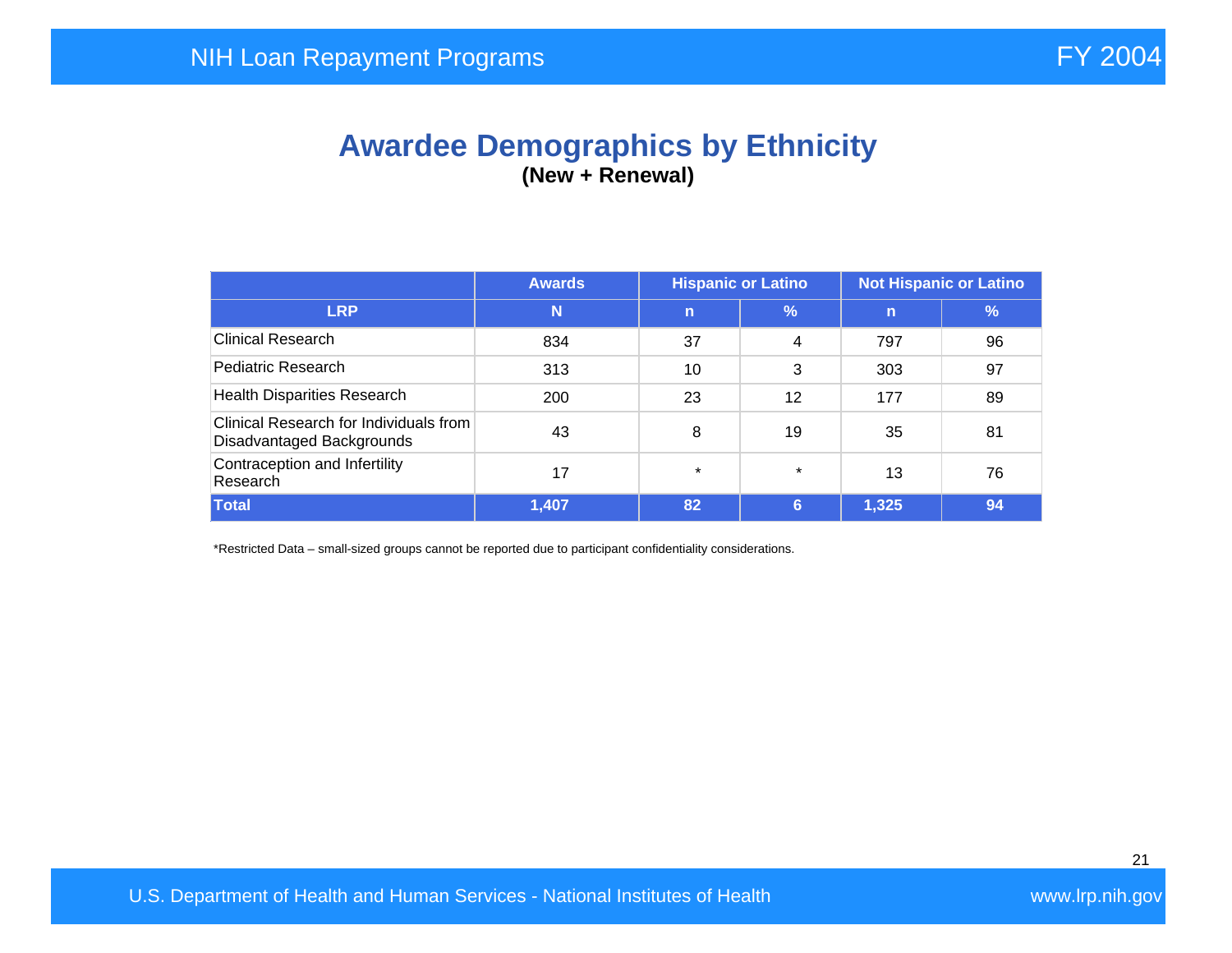## **Awardee Demographics by Race (New + Renewal)**

| <b>LRP</b>                                                                       | <b>Awards</b> | <b>American</b><br><b>Indian or</b><br><b>Alaska</b> | <b>Native</b> | <b>Black or</b><br><b>African</b> | <b>American</b> |         | <b>Asian</b>  | <b>Native</b><br><b>Hawaiian or</b><br><b>Other Pacific</b> | <b>Islander</b> | <b>White</b> |      | <b>More Than</b><br><b>One Race</b> |            | <b>Other No</b><br><b>Response</b> |               |
|----------------------------------------------------------------------------------|---------------|------------------------------------------------------|---------------|-----------------------------------|-----------------|---------|---------------|-------------------------------------------------------------|-----------------|--------------|------|-------------------------------------|------------|------------------------------------|---------------|
|                                                                                  | N             | $\mathsf{n}$                                         | $\frac{9}{6}$ | 'n                                | $\frac{1}{2}$   | n       | $\frac{9}{6}$ | n                                                           | $\frac{9}{6}$   | n            | $\%$ | n                                   | $\sqrt{2}$ | $\mathsf{n}$                       | $\frac{9}{6}$ |
| <b>Clinical Research</b>                                                         | 834           | $\star$                                              | $\star$       | 28                                | 3               | 92      | 11            | $\star$                                                     | $\star$         | 609          | 73   | 9                                   | 4          | 94                                 | 11            |
| <b>Pediatric Research</b>                                                        | 313           | $\star$                                              | $\star$       | $\overline{7}$                    | 2               | 38      | 12            | $\star$                                                     | $\star$         | 231          | 74   | $\star$                             | $\star$    | 33                                 | 11            |
| <b>Health Disparities</b><br>Research                                            | 200           | $\star$                                              | $\ast$        | 66                                | 33              | 15      | 8             | $\star$                                                     | $\star$         | 76           | 38   | $\star$                             | $\star$    | 35                                 | 18            |
| <b>Clinical Research for</b><br>Individuals from<br>Disadvantaged<br>Backgrounds | 43            | $\ast$                                               | $\star$       | 12                                | 28              | 7       | 16            | $\ast$                                                      | $\star$         | 14           | 33   | $\star$                             | $\star$    | 8                                  | 19            |
| Contraception and<br>Infertility Research                                        | 17            | $\ast$                                               | $\star$       | $\star$                           | $\star$         | $\star$ | $\star$       | $\star$                                                     | $\star$         | 6            | 35   | $\star$                             | $\star$    | 7                                  | 41            |
| <b>Total</b>                                                                     | 1,407         | 9                                                    | и             | 115                               | 8               | 154     | 11            | $\star$                                                     |                 | 936          | 67   | 15                                  | И          | 177                                | 13            |

\*Restricted Data – small-sized groups cannot be reported due to participant confidentiality considerations.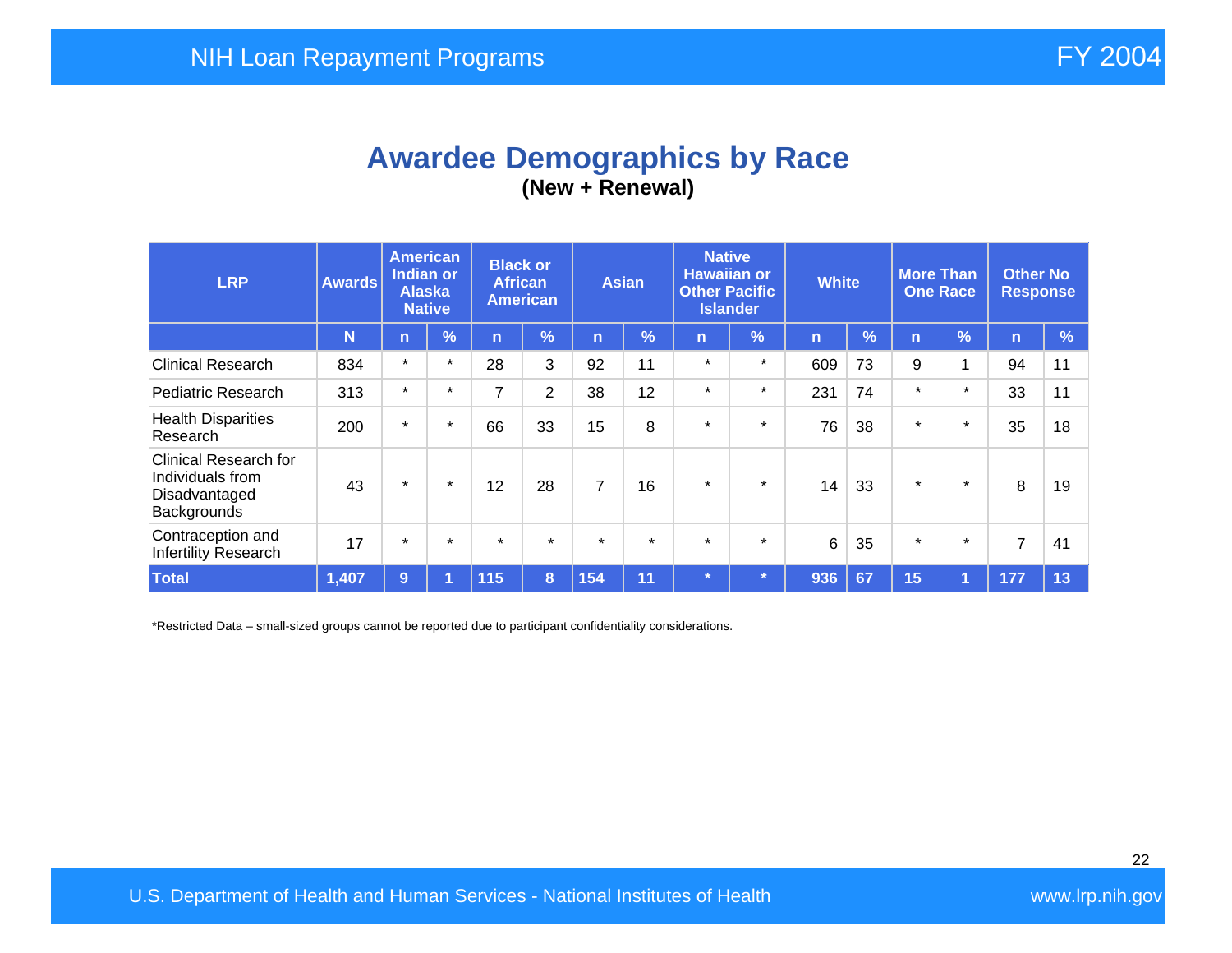#### **Number of Awardees by State (New + Renewal)**